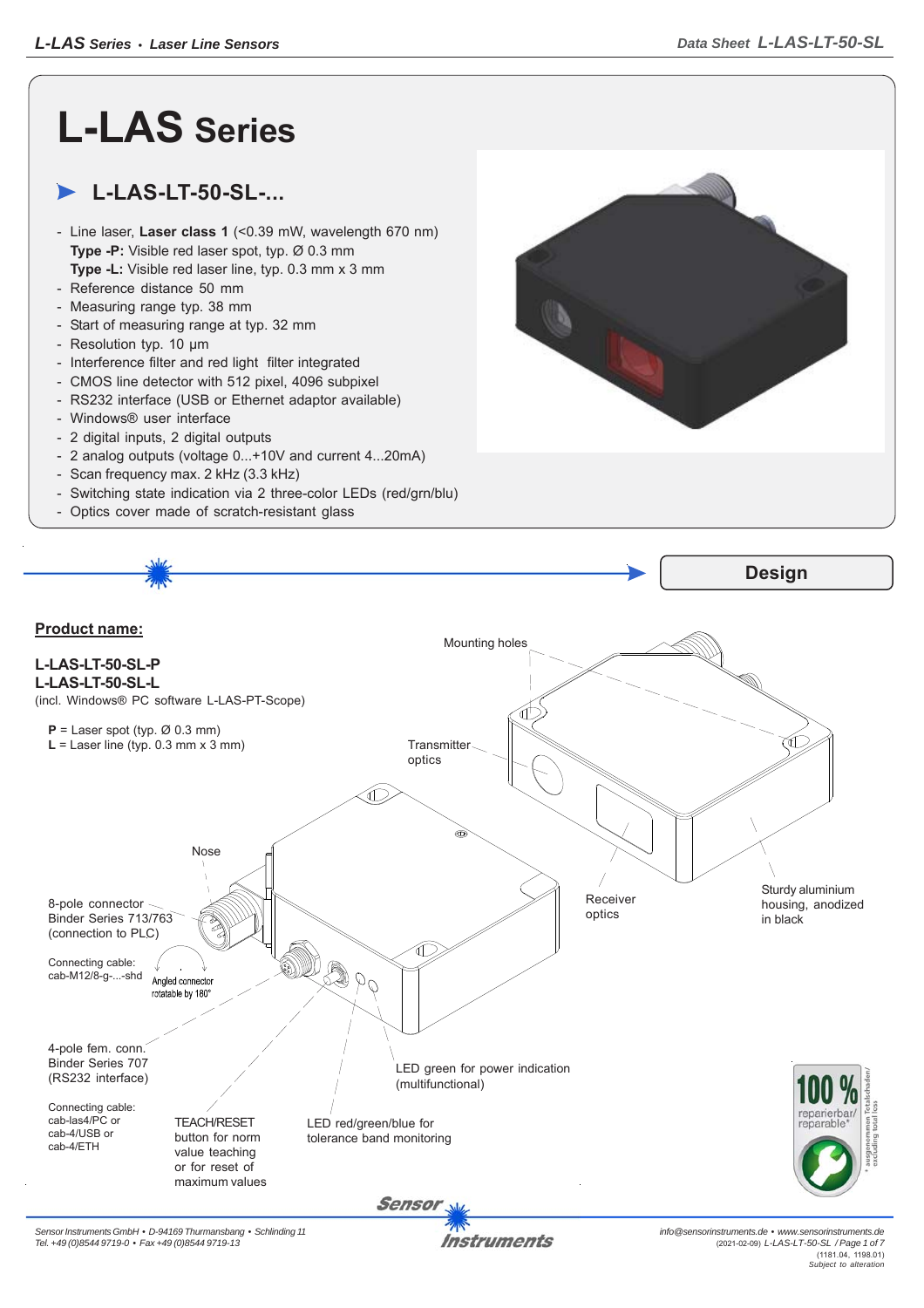

**Technical Data**

| <b>Model</b>                                | L-LAS-LT-50-SL-P                                                                                                                                                                                                                                                                                   | L-LAS-LT-50-SL-L                                                                                                                                                          |
|---------------------------------------------|----------------------------------------------------------------------------------------------------------------------------------------------------------------------------------------------------------------------------------------------------------------------------------------------------|---------------------------------------------------------------------------------------------------------------------------------------------------------------------------|
| Light source                                | Semiconductor laser, 670 nm, DC-operation, 0.39 mW max. opt. power, laser class 1 acc. to<br>DIN EN 60825-1. The use of these laser sensors therefore requires no additional protective measures.                                                                                                  |                                                                                                                                                                           |
| Reference distance                          | 50 mm                                                                                                                                                                                                                                                                                              |                                                                                                                                                                           |
| Measuring range                             | typ. 38 mm                                                                                                                                                                                                                                                                                         |                                                                                                                                                                           |
| Start of measuring range                    | typ. 32 mm (measured from housing edge, cf. picture beam path)                                                                                                                                                                                                                                     |                                                                                                                                                                           |
| End of measuring range                      | typ. 70 mm (measured from housing edge, cf. picture beam path)                                                                                                                                                                                                                                     |                                                                                                                                                                           |
| Resolution                                  | typ. $10 \mu m$                                                                                                                                                                                                                                                                                    |                                                                                                                                                                           |
| Reproducibility                             | typ. $\pm$ 10 $\mu$ m                                                                                                                                                                                                                                                                              |                                                                                                                                                                           |
| Linearity                                   | <= typ. 0.25% of full scale output (FSO)                                                                                                                                                                                                                                                           |                                                                                                                                                                           |
| Laser line geometry                         | typ. Ø 0.3 mm                                                                                                                                                                                                                                                                                      | typ. $0.3$ mm $\times$ 3 mm                                                                                                                                               |
| Optical filter                              |                                                                                                                                                                                                                                                                                                    | Interference filter, red light filter RG630                                                                                                                               |
| Analog output (ANA)                         | 1x current output: I-OUT (4  20mA)<br>1x voltage output: ANA (0  +10V)                                                                                                                                                                                                                             |                                                                                                                                                                           |
| Digital outputs (OUT0, OUT1)                | OUT0: (-) Measuring value < lower tolerance threshold<br>OUT1: (+) Measuring value > upper tolerance threshold<br>pnp bright-switching/npn dark-switching or pnp dark-switching/npn bright-switching,<br>adjustable under Windows®, 100 mA, short-circuit proof                                    |                                                                                                                                                                           |
| Digital inputs (INO, IN1)                   | INO: External trigger, IN1: Teach/Reset (double function)<br>Input voltage +Ub/0V, with protective circuit                                                                                                                                                                                         |                                                                                                                                                                           |
| Voltage supply                              | $+24VDC$ ( $\pm$ 10%)                                                                                                                                                                                                                                                                              |                                                                                                                                                                           |
| Sensitivity setting                         | adjustable under Windows® via PC                                                                                                                                                                                                                                                                   |                                                                                                                                                                           |
| Laser power correction                      | adjustable under Windows® via PC                                                                                                                                                                                                                                                                   |                                                                                                                                                                           |
| Current consumption                         | typ. 200 mA                                                                                                                                                                                                                                                                                        |                                                                                                                                                                           |
| Enclosure rating                            | Electronics: IP54, optics: IP67                                                                                                                                                                                                                                                                    |                                                                                                                                                                           |
| Temperature stability                       | typ. $0.01\%$ of measuring range/°C                                                                                                                                                                                                                                                                |                                                                                                                                                                           |
| Temperature ranges                          | operating temperature range: -10°C  +50°C<br>storage temperature range: -20°C  +85°C                                                                                                                                                                                                               |                                                                                                                                                                           |
| Housing material                            | Aluminum, anodized in black                                                                                                                                                                                                                                                                        |                                                                                                                                                                           |
| Housing dimensions                          | LxWxH approx. 65 mm x 55 mm x 20.6 mm (without connectors)                                                                                                                                                                                                                                         |                                                                                                                                                                           |
| Type of connector                           |                                                                                                                                                                                                                                                                                                    | 8-pole circular connector type Binder 713/763 (PLC/Power)<br>4-pole circular fem. connector type Binder 707 (PC/RS232)                                                    |
| Connecting cable                            |                                                                                                                                                                                                                                                                                                    | to $PLC: cab-M12/8-g--shd$<br>to PC/RS232 interface: cab-las4/PC or cab-las4/PC-w<br>to PC/USB interface: cab-4/USB or cab-4/USB-w<br>to PC/Ethernet interface: cab-4/ETH |
| <b>LED</b> indication<br>(4x two-color LED) | 1x three-color LED red/green/blue for tolerance band monitoring:<br>red = Measuring value out of tolerance window<br>green (ok) = Measuring value within tolerance window<br>white = Measuring value out of measuring range<br>1x three-color LED red/green/blue (Power indication): green = Power |                                                                                                                                                                           |
| Teach/reset button                          |                                                                                                                                                                                                                                                                                                    | for norm value teaching or for reset of maximum values via input IN1                                                                                                      |
| EMC test acc. to                            |                                                                                                                                                                                                                                                                                                    | ce<br>DIN EN 60947-5-2                                                                                                                                                    |
| Measuring frequency                         | max. 2 kHz (3.3 kHz)                                                                                                                                                                                                                                                                               |                                                                                                                                                                           |
| Max. switching current                      | 100 mA, short-circuit proof                                                                                                                                                                                                                                                                        |                                                                                                                                                                           |
| Interface                                   | RS232, parameterisable under Windows®                                                                                                                                                                                                                                                              |                                                                                                                                                                           |
| Output polarity                             |                                                                                                                                                                                                                                                                                                    | Bright-/dark-switching, can be switched under Windows®                                                                                                                    |

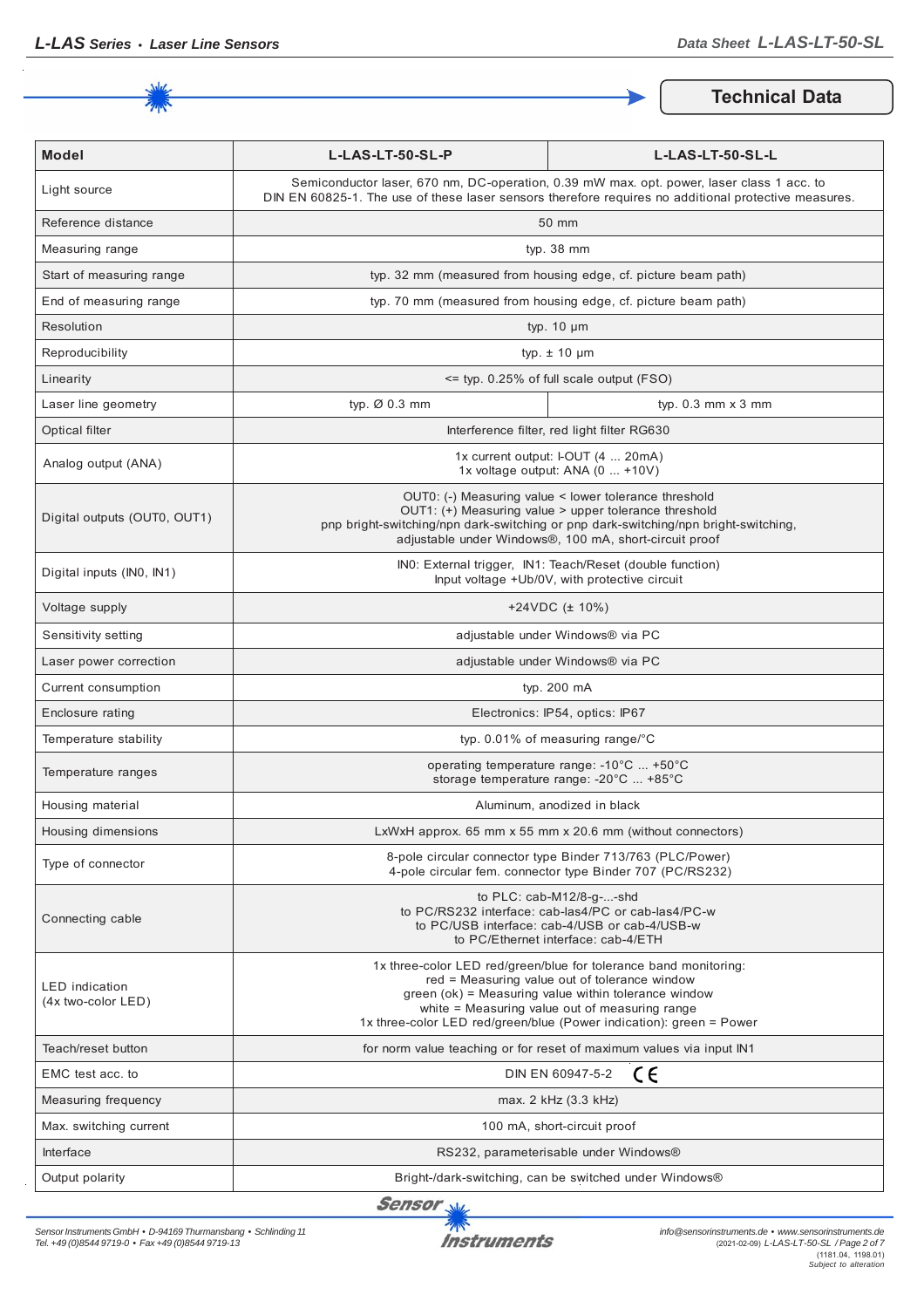

*Sensor Instruments GmbH • D-94169 Thurmansbang • Schlinding 11 Tel. +49 (0)8544 9719-0 • Fax +49 (0)8544 9719-13*

**Instruments**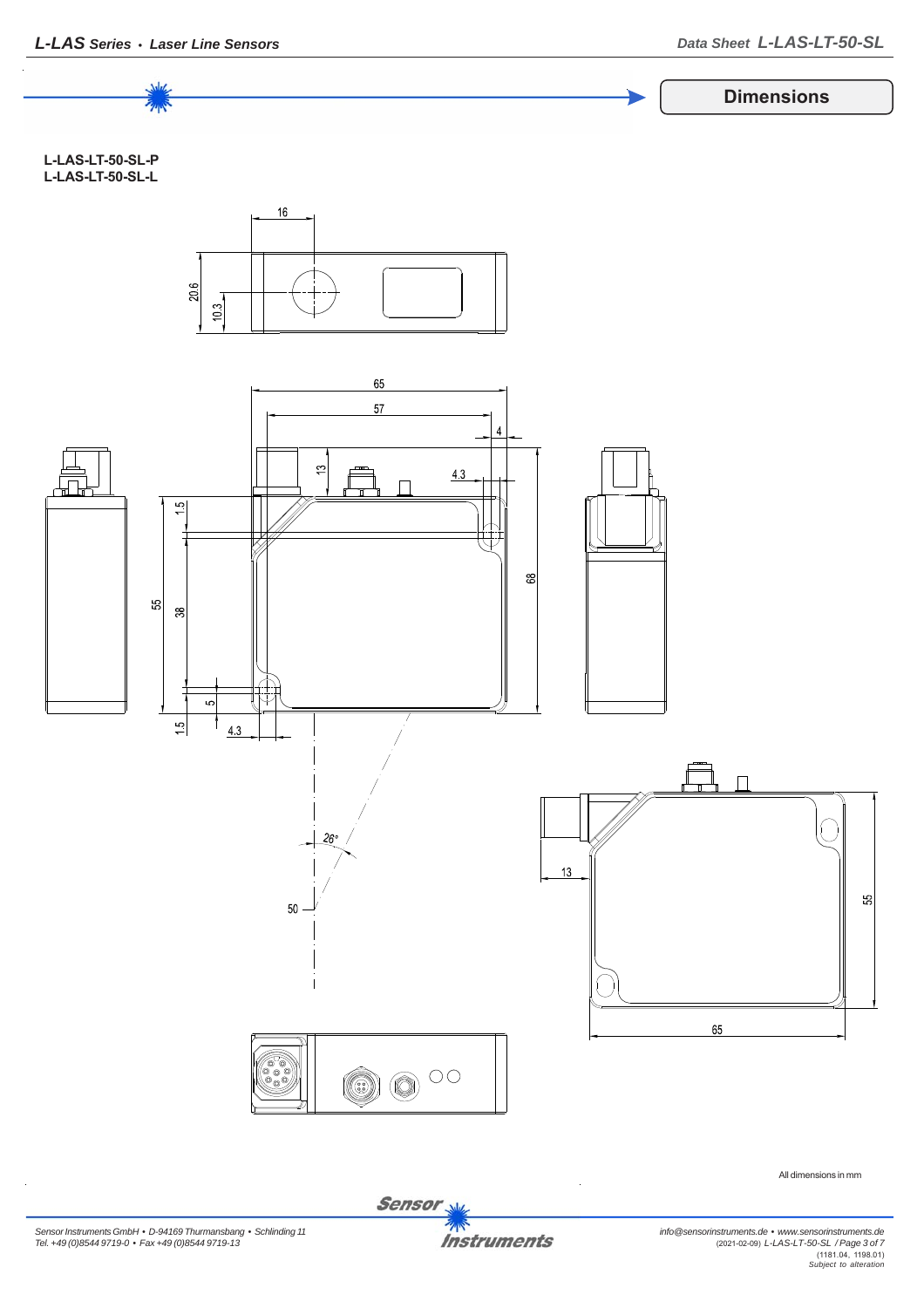

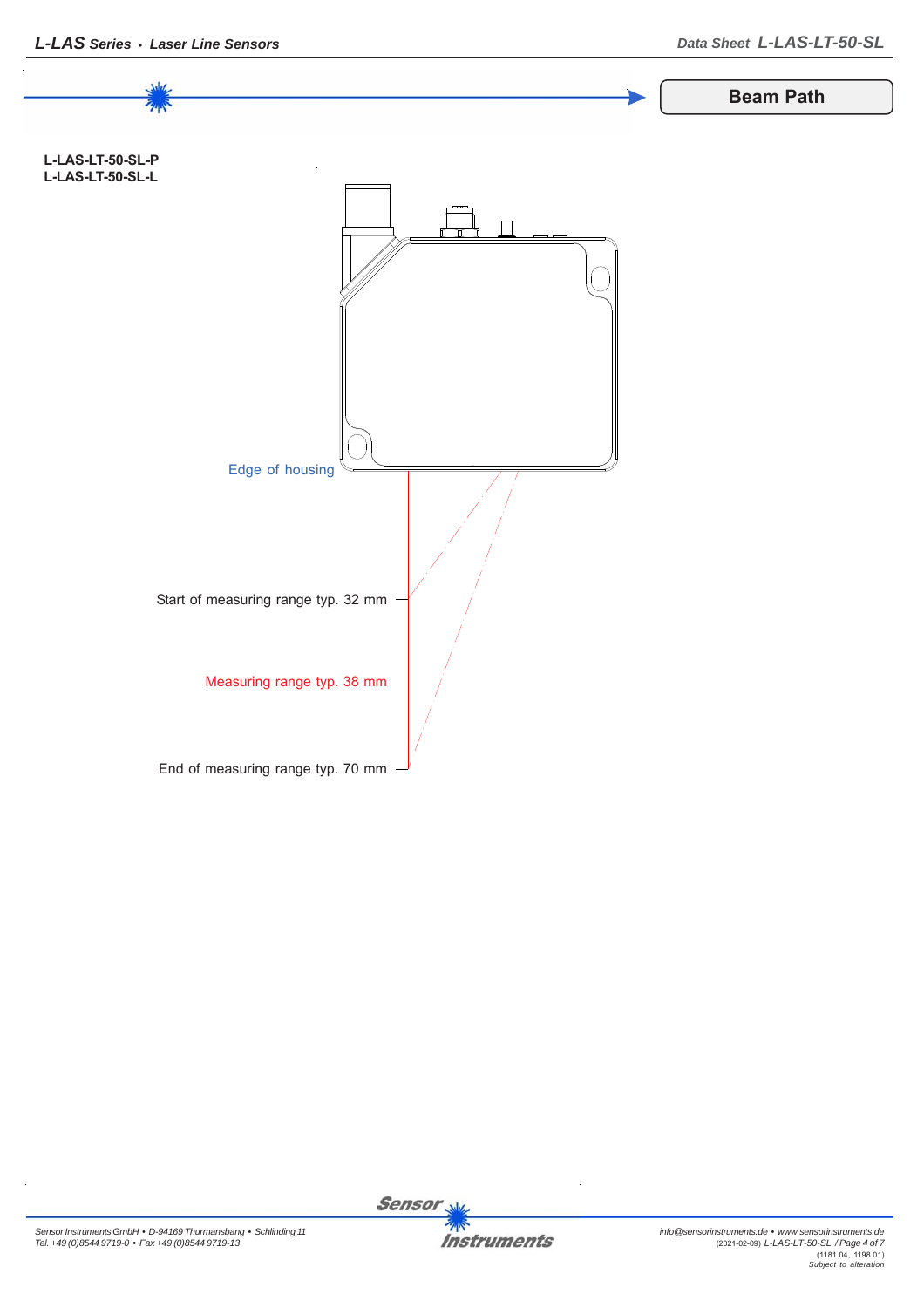

*Sensor Instruments GmbH • D-94169 Thurmansbang • Schlinding 11 Tel. +49 (0)8544 9719-0 • Fax +49 (0)8544 9719-13*

Instruments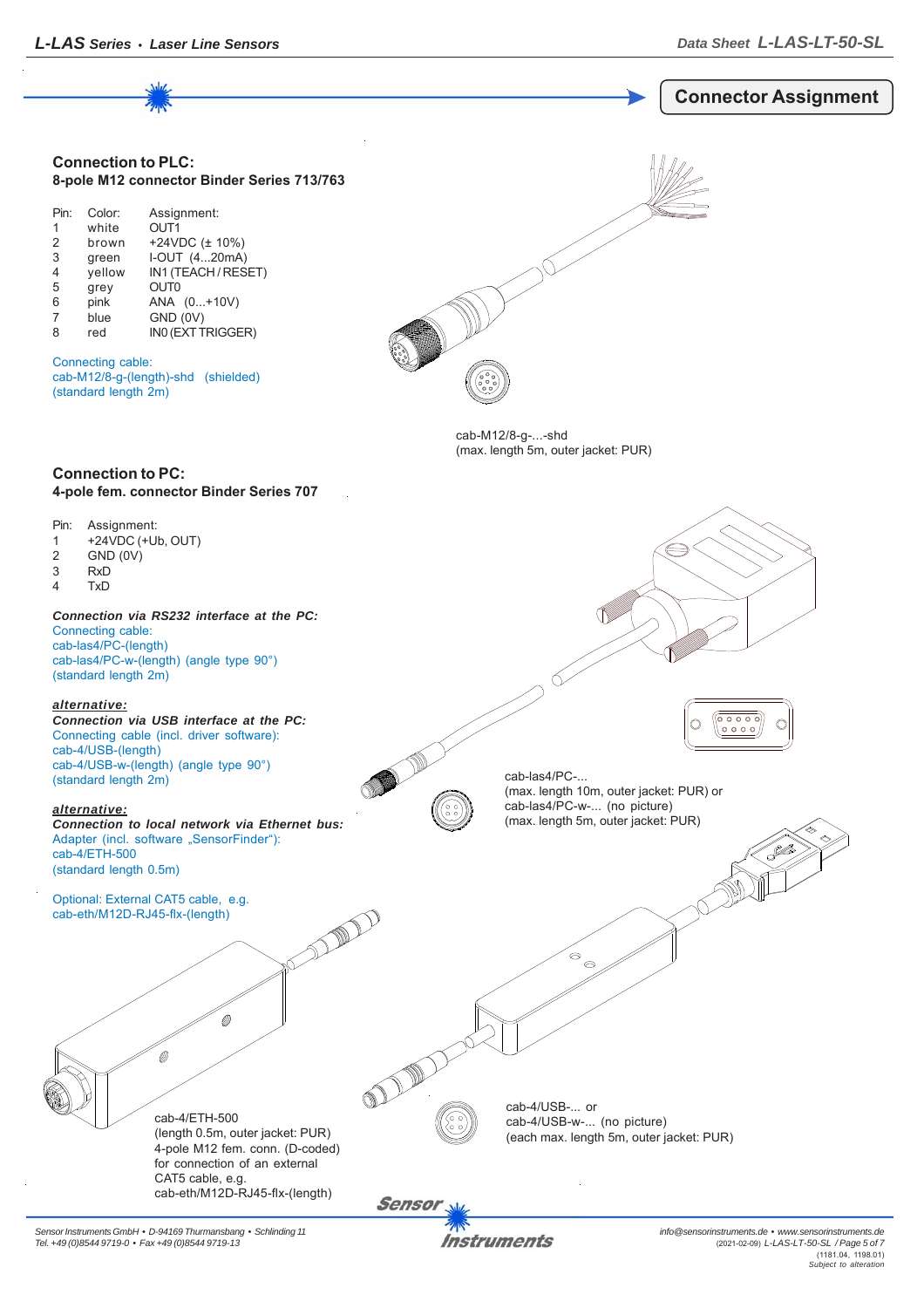*info@sensorinstruments.de • www.sensorinstruments.de* (2021-02-09) *L-LAS-LT-50-SL / Page 6 of 7* (1181.04, 1198.01) *Subject to alteration*



**Instruments**